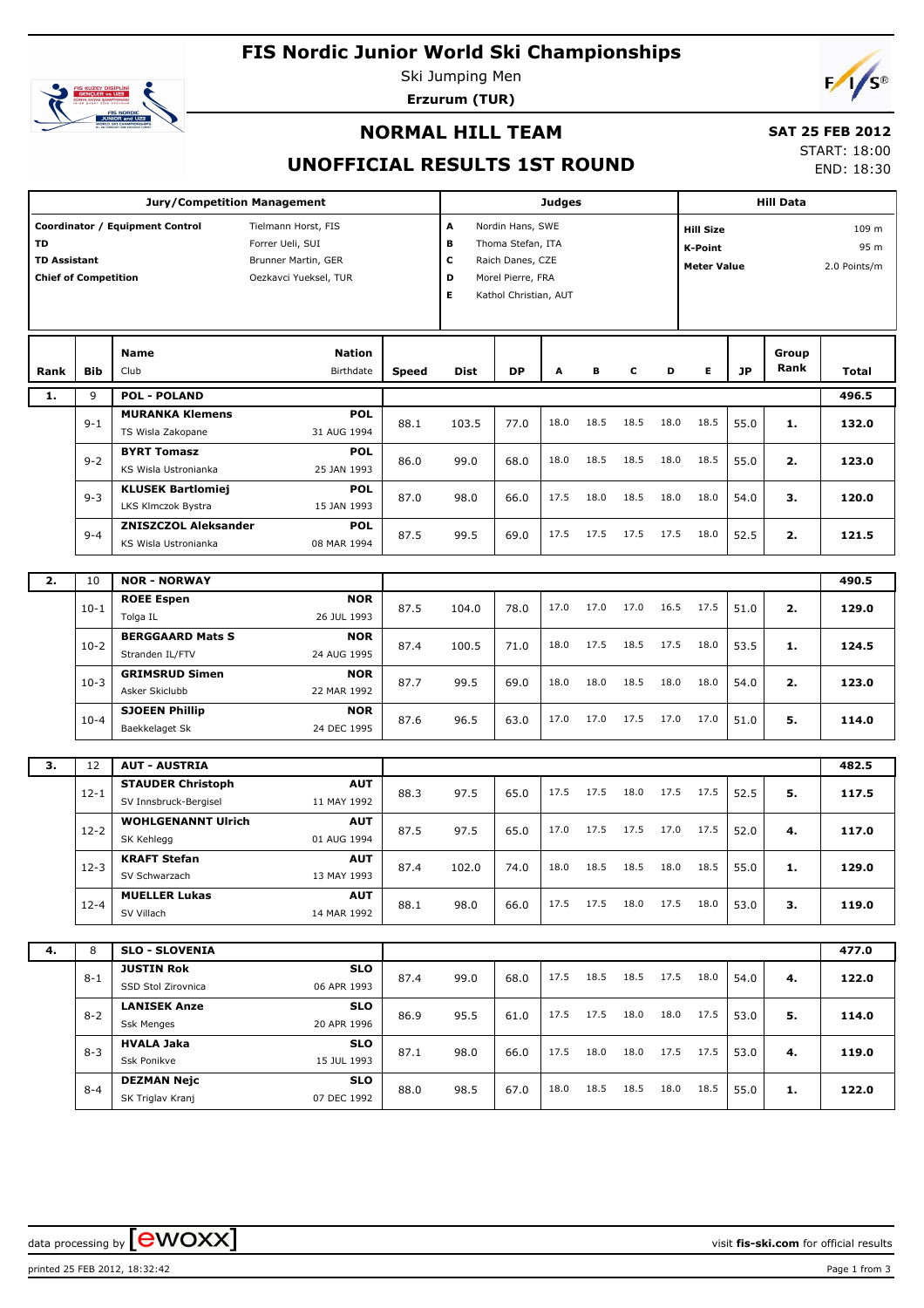# **FIS Nordic Junior World Ski Championships**



Ski Jumping Men **Erzurum (TUR)**

## **NORMAL HILL TEAM**

#### **SAT 25 FEB 2012**

## **UNOFFICIAL RESULTS 1ST ROUND**

START: 18:00 END: 18:30

| Rank | Bib            | Name<br>Club                                        | <b>Nation</b><br>Birthdate | Speed | Dist  | <b>DP</b> | Α    | в    | c    | D    | E.   | JP   | Group<br>Rank | <b>Total</b> |
|------|----------------|-----------------------------------------------------|----------------------------|-------|-------|-----------|------|------|------|------|------|------|---------------|--------------|
| 5.   | 11             | <b>GER - GERMANY</b>                                |                            |       |       |           |      |      |      |      |      |      | 457.5         |              |
|      | $11 - 1$       | <b>LOEFFLER Tobias</b><br>ST Schonach-Rohrhardsberg | <b>GER</b><br>19 JUL 1994  | 88.2  | 101.5 | 73.0      | 18.0 | 18.0 | 19.0 | 18.0 | 18.5 | 54.5 | з.            | 127.5        |
|      | $11 - 2$       | <b>LUGERT Tobias</b><br>Sc Ruhpolding               | <b>GER</b><br>18 JUN 1993  | 87.7  | 98.0  | 66.0      | 18.0 | 18.0 | 18.0 | 17.5 | 17.5 | 53.5 | з.            | 119.5        |
|      | $11 - 3$       | <b>DREHER Michael</b><br>Sc Oberstdorf              | <b>GER</b><br>30 JAN 1993  | 86.3  | 91.0  | 52.0      | 17.5 | 17.0 | 17.0 | 17.5 | 17.0 | 51.5 | 6.            | 103.5        |
|      | $11 - 4$       | <b>LEYHE Stephan</b><br>SC Willingen                | <b>GER</b><br>05 JAN 1992  | 87.5  | 92.5  | 55.0      | 17.5 | 17.0 | 18.0 | 17.5 | 17.0 | 52.0 | 7.            | 107.0        |
|      |                |                                                     |                            |       |       |           |      |      |      |      |      |      |               |              |
| 6.   | $\overline{7}$ | <b>SUI - SWITZERLAND</b>                            |                            |       |       |           |      |      |      |      |      |      |               | 417.5        |
|      | $7 - 1$        | <b>EGLOFF Luca</b><br>Grabserberg                   | <b>SUI</b><br>06 JUN 1995  | 87.7  | 94.0  | 58.0      | 17.0 | 17.0 | 16.5 | 17.0 | 17.0 | 51.0 | 6.            | 109.0        |
|      | $7 - 2$        | <b>SCHULER Adrian</b><br>Einsiedeln                 | <b>SUI</b><br>28 OCT 1992  | 86.9  | 86.0  | 42.0      | 15.5 | 16.0 | 16.5 | 15.5 | 16.0 | 47.5 | 8.            | 89.5         |
|      | $7 - 3$        | <b>EGLOFF Pascal</b><br>Grabserberg                 | <b>SUI</b><br>08 AUG 1992  | 88.1  | 95.5  | 61.0      | 17.0 | 17.5 | 17.5 | 17.5 | 17.5 | 52.5 | 5.            | 113.5        |
|      | $7 - 4$        | <b>SOMMER Pascal</b><br>Am Bachtel Wald             | <b>SUI</b><br>29 JUN 1992  | 87.8  | 92.5  | 55.0      | 17.0 | 16.5 | 17.0 | 16.5 | 17.0 | 50.5 | 8.            | 105.5        |
|      |                |                                                     |                            |       |       |           |      |      |      |      |      |      |               |              |
| 7.   | 6              | <b>FIN-FINLAND</b>                                  |                            |       |       |           |      |      |      |      |      |      |               | 394.5        |
|      | $6 - 1$        | <b>YLIPULLI Miika</b><br>Kuusamon Era-Veikot        | <b>FIN</b><br>01 MAR 1995  | 87.8  | 93.5  | 57.0      | 17.0 | 17.0 | 17.0 | 17.0 | 17.0 | 51.0 | 7.            | 108.0        |
|      | $6 - 2$        | <b>OJALA Juho</b><br>Kuusamon erae-veikot           | <b>FIN</b><br>17 MAR 1995  | 86.1  | 89.0  | 48.0      | 17.0 | 16.5 | 15.5 | 17.0 | 17.0 | 50.5 | 7.            | 98.5         |
|      | $6 - 3$        | <b>KLINGA Sebastian</b><br>Ounasvaaran Hiihtoseura  | <b>FIN</b><br>26 APR 1992  | 87.1  | 89.0  | 48.0      | 17.0 | 16.5 | 16.5 | 17.0 | 17.0 | 50.5 | 8.            | 98.5         |
|      | $6 - 4$        | <b>MAEAETTAE Jarkko</b><br>Kainuun Hiihtoseura      | <b>FIN</b><br>28 DEC 1994  | 87.5  | 85.0  | 40.0      | 16.0 | 16.5 | 16.5 | 16.5 | 16.5 | 49.5 | 12.           | 89.5         |
|      |                |                                                     |                            |       |       |           |      |      |      |      |      |      |               |              |
| 7.   | 3              | <b>RUS - RUSSIA</b>                                 |                            |       |       |           |      |      |      |      |      |      |               | 394.5        |
|      | $3 - 1$        | <b>LANIN Ivan</b>                                   | <b>RUS</b><br>15 JAN 1992  | 88.1  | 89.0  | 48.0      | 16.0 | 16.0 | 16.0 | 15.5 | 16.5 | 48.0 | 10.           | 96.0         |
|      | $3 - 2$        | <b>MAKSIMOCHKIN Mikhail</b>                         | <b>RUS</b><br>29 AUG 1993  | 86.9  | 92.5  | 55.0      | 17.0 | 17.0 | 16.5 | 16.5 | 17.0 | 50.5 | 6.            | 105.5        |
|      | $3 - 3$        | <b>SHUVALOV Alexander</b>                           | <b>RUS</b><br>30 NOV 1992  | 87.0  | 90.0  | 50.0      | 16.5 | 16.0 | 16.5 | 16.5 | 16.5 | 49.5 | 7.            | 99.5         |
|      | $3 - 4$        | <b>ROMASHOV Alexey</b>                              | <b>RUS</b><br>29 APR 1992  | 86.7  | 87.0  | 44.0      | 16.5 | 16.5 | 17.0 | 16.5 | 16.5 | 49.5 | 11.           | 93.5         |
|      |                |                                                     |                            |       |       |           |      |      |      |      |      |      |               |              |
| 9.   | $\overline{4}$ | <b>FRA - FRANCE</b>                                 |                            |       |       |           |      |      |      |      |      |      |               | 371.5        |
|      | $4 - 1$        | <b>RAFFORT Benjamin</b><br>Les Contamines Montjoie  | <b>FRA</b><br>11 JUL 1994  | 87.8  | 89.5  | 49.0      | 17.0 | 16.5 | 16.5 | 16.0 | 16.0 | 49.0 | 8.            | 98.0         |
|      | $4 - 2$        | <b>GARDET Sacha</b><br>Courchevel                   | <b>FRA</b><br>23 JUL 1995  | 85.6  | 76.0  | 22.0      | 16.0 | 15.5 | 15.5 | 15.5 | 16.0 | 47.0 | 11.           | 69.0         |
|      | $4 - 3$        | <b>GONTHIER Nicolas</b><br>Courchevel               | <b>FRA</b><br>04 MAR 1993  | 86.5  | 86.5  | 43.0      | 16.5 | 16.0 | 16.5 | 16.5 | 16.0 | 49.0 | 11.           | 92.0         |
|      | $4 - 4$        | <b>LAMY CHAPPUIS Ronan</b><br>Bois D'amont          | <b>FRA</b><br>10 SEP 1993  | 87.0  | 95.0  | 60.0      | 18.0 | 17.5 | 17.5 | 17.0 | 17.5 | 52.5 | 6.            | 112.5        |